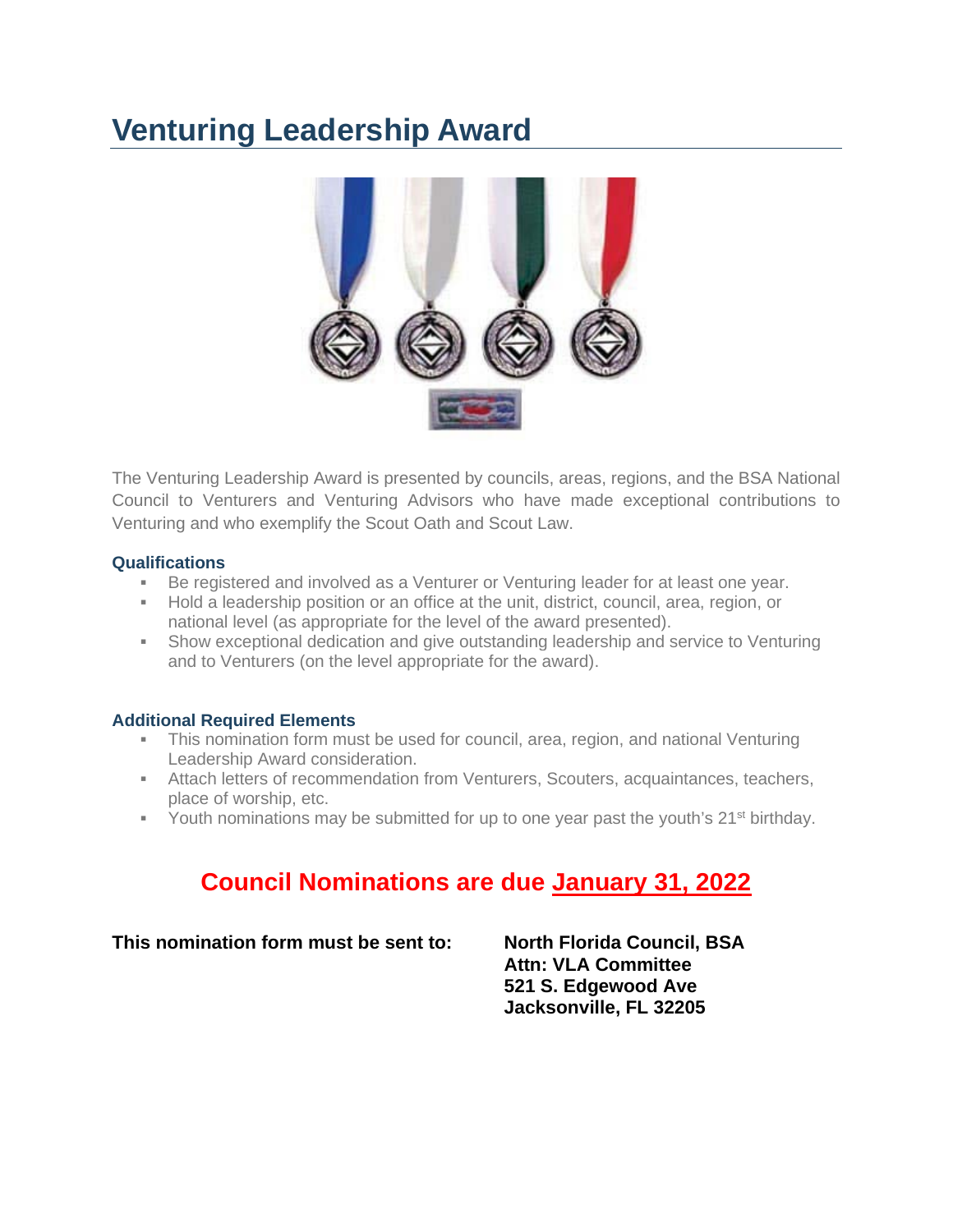|                                                                                                                                                                                   | Nomination for the<br>Venturing Leadership Award                                                                                                                                                                                        |  |          |  |
|-----------------------------------------------------------------------------------------------------------------------------------------------------------------------------------|-----------------------------------------------------------------------------------------------------------------------------------------------------------------------------------------------------------------------------------------|--|----------|--|
| Council                                                                                                                                                                           | Territory                                                                                                                                                                                                                               |  | National |  |
| <b>Check One:</b>                                                                                                                                                                 |                                                                                                                                                                                                                                         |  |          |  |
| <b>Candidate Information</b>                                                                                                                                                      |                                                                                                                                                                                                                                         |  |          |  |
| Nominee's name:                                                                                                                                                                   |                                                                                                                                                                                                                                         |  |          |  |
|                                                                                                                                                                                   |                                                                                                                                                                                                                                         |  |          |  |
|                                                                                                                                                                                   |                                                                                                                                                                                                                                         |  |          |  |
|                                                                                                                                                                                   |                                                                                                                                                                                                                                         |  |          |  |
|                                                                                                                                                                                   |                                                                                                                                                                                                                                         |  |          |  |
|                                                                                                                                                                                   |                                                                                                                                                                                                                                         |  |          |  |
|                                                                                                                                                                                   |                                                                                                                                                                                                                                         |  |          |  |
|                                                                                                                                                                                   | Council: <u>Council</u> Council: <u>Council</u> Council Council Council Council Council Council Council Council Council Council Council Council Council Council Council Council Council Council Council Council Council Council Council |  |          |  |
| Charter Organization:                                                                                                                                                             |                                                                                                                                                                                                                                         |  |          |  |
| Is this nominee actively registered and involved in the Venturing Program? ________________________                                                                               |                                                                                                                                                                                                                                         |  |          |  |
|                                                                                                                                                                                   |                                                                                                                                                                                                                                         |  |          |  |
| I confirm that the nominee lives by the principles of the Scout Oath and Scout Law in words and deed,<br>and is exemplary in their personal, family, and professional activities. |                                                                                                                                                                                                                                         |  |          |  |
| Confirmation by person submitting nomination                                                                                                                                      |                                                                                                                                                                                                                                         |  |          |  |
|                                                                                                                                                                                   |                                                                                                                                                                                                                                         |  |          |  |
|                                                                                                                                                                                   |                                                                                                                                                                                                                                         |  |          |  |
|                                                                                                                                                                                   |                                                                                                                                                                                                                                         |  |          |  |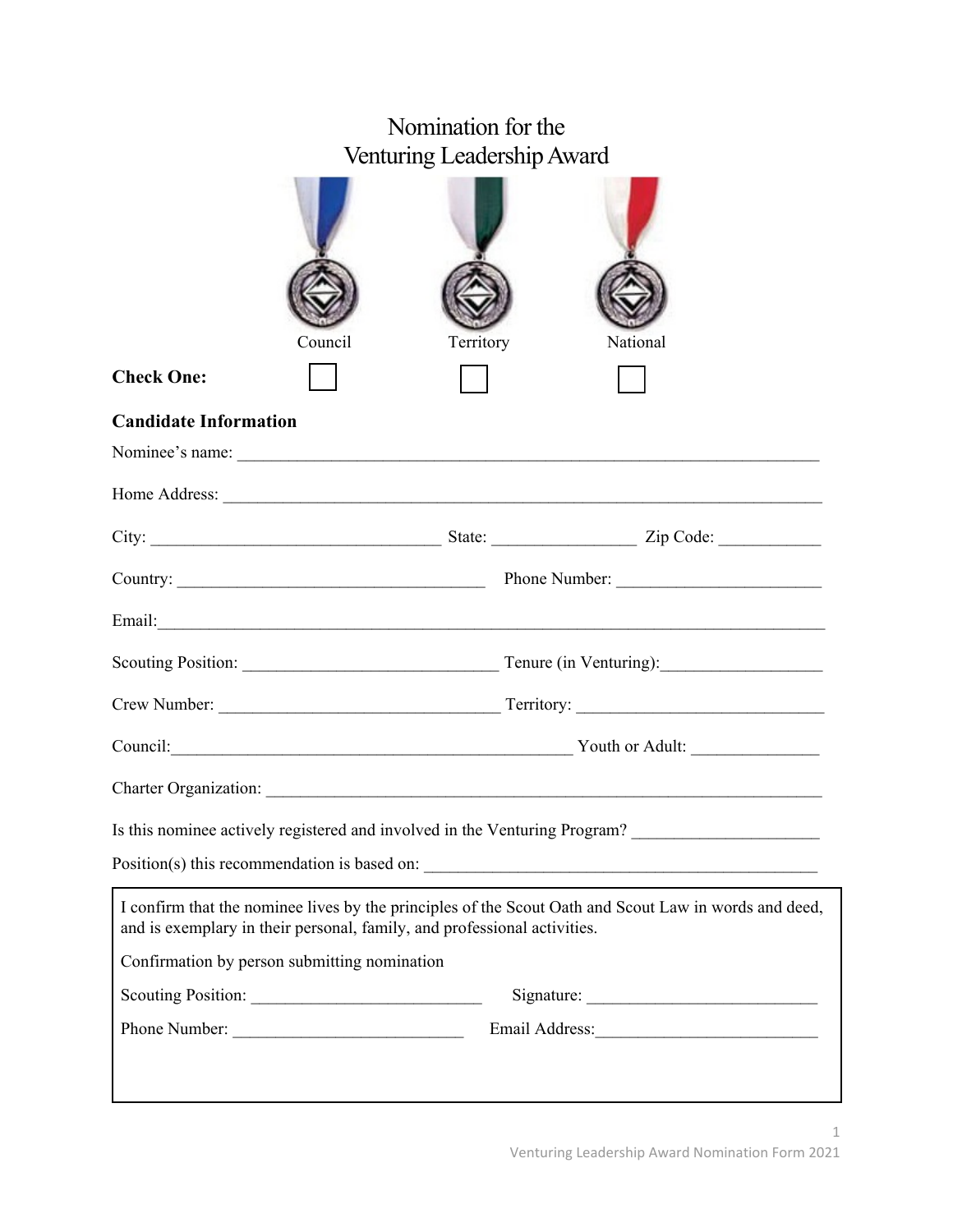## **Record of Service in the Venturing Program and the Scouts BSA Program**

Please list positions the nominee has held in the Scouting Program.

Please indicate which training courses the nominee participated in and/or staffed with the year completed.

Please list scouting recognition the nominee has held in the Scouting Program, with the year received.